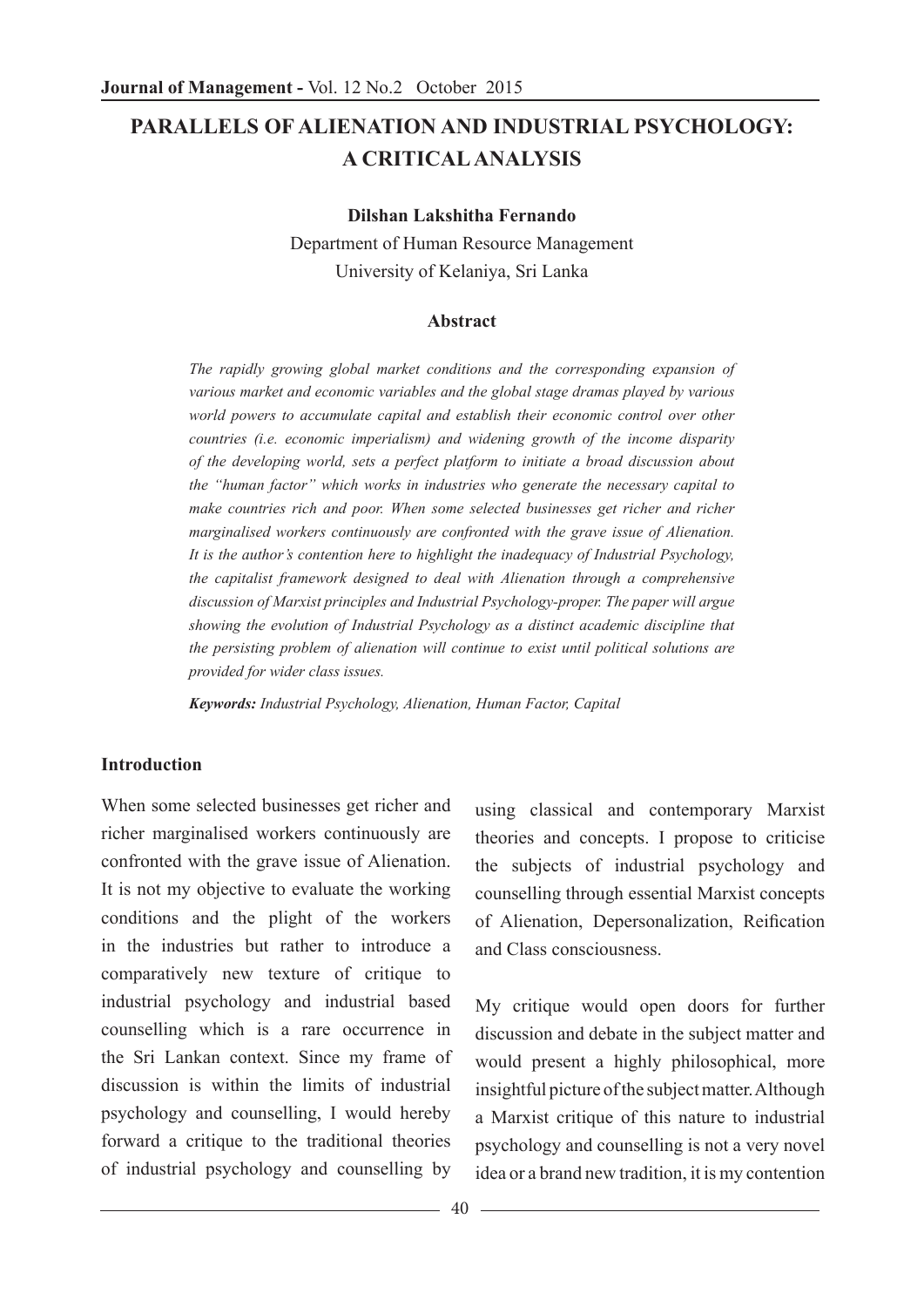that this is a new avenue introduced to the Sri Lankan academic discourse on industrial psychology and counselling. It must be further stated that it is pathetic to understand that there are hardly any critical debates on the subject matter in this country, after comprehending the essential importance of the aforesaid subjects in the human civilization.

To initiate the discourse, it is much more appreciate to lay down few formidable and accepted definitions for both industrial psychology and counselling to illustrate conceptually their essential link in my supposed critique.

# **What is Industrial Psychology and Counseling?**

Counseling: Counseling is a process in which the counselor, or therapist, helps you understand the causes for your problems and guides you through the process of learning to make good life decisions.

Industrial Psychology: "…..to acquire better understanding and control of these relationships: …between the worker and his work, worker and his immediate supervisor, between worker and management [and] between the worker and his fellow workers"

#### -Viteles (1933)-

Therefore it should be understood from the above two definitions that there is an essential unbreakable link between Industrial Psychology and Counselling. It is like they are two sides of the same coin.

Industrial Psychology introduces the principles for the maintenance of proper psychic levels of all the employees to achieve the company goals while Counselling serves in dealing with practical industrial disputes in the workplace due to the lack of the aforesaid correct psychology of the employee by identifying and proposing creative solutions to persistently carry on the smooth functioning of the organization without inappropriate breakages due to these employee disputes and psychological issues.

Therefore when dealing with either of the two subjects, the remaining one also should be taken into account deeply. That is why I brought forward theories from Industrial psychology to deal with Counselling issues in the work place.

# **Historical Development of Industrial Psychology and Counselling**

With the onset of industrial revolutions in Great Britain and the United States of America during the late eighteenth and nineteenth centuries, respectively, the production process became increasingly specialised in nature (Carrell & Heavrin, 1991). The artisan as master craftsman was being replaced by the unskilled labourer who could be trained with relative ease to perform the mostly simple and redundant work of the industrial factory or shop. This early deskilling of the production process introduced new opportunities for the exploitation of human labour as the increased control wielded by the owners of capital over the labour process enabled them to efficiently maximize returns on purchased labour time.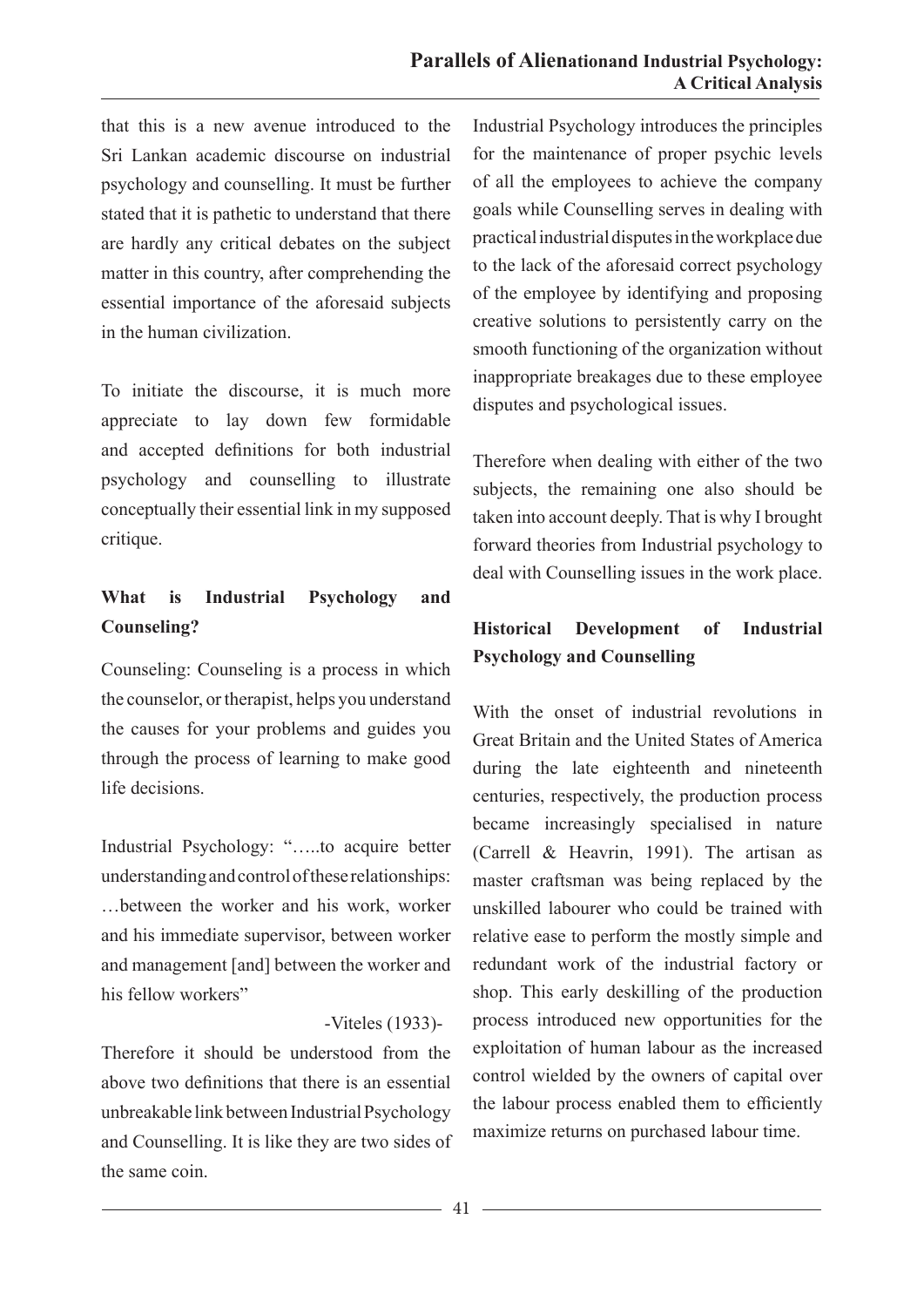#### Taylor And Scientific Management

A pioneer in the endeavour to streamline the production process and make the most efficient use of human labour was Frederick Taylor (1856-1915) whose research into the scientific management of the production process lay the ground work for the modern factory system of production (De Silva W. P., 1978). Taylor began his research towards the end of the 19th century using as working hypothesis for his studies the existence of a neoclassical style relationship between the owners of capital and the workers in which both attempt to maximize the returns on their labour investment, the former concerned with the maximization of profit, the latter with expending as little physical effort as possible for a given amount of pay (Viteless 1933, p.10)

Taylor's belief in the intellectual inferiority of the manual labourer led him to insist that the best interests of the worker could only be served through the expertise of the scientific manager who could guard against unnecessary physical exertion by formulating the most efficient application of human labour to productive capital. At the same time, he believed the best interest of business would be served due to increase in worker productivity made possible through the scientific management of work. Taylor's vision of the social implications of the scientific study of work was utopian; he envisioned a world in which productivity could be vastly increased to the benefit of all. In addition, he believed his scientific management principles held the potential for ".....the employers and the workmen who adopt it...the elimination of almost all forces for dispute and

disagreement between them" (1911, pp.142- 143)

The influence of Taylor's scientific management principles on the development of industrial psychology was two-fold: first, its scope as a psychological speciality was clarifies by his micro level economic observations, and second, Taylor had to establish in the new field the primacy of the interests of the capital owners over the secondary or tertiary interest of the working class (Viteless, 1933, p.17)

# Early Industrial Psychologists Hugo Musterberg

An outline of his theories appeared in his 1913 book, 'Psychology and industrial efficiency' a product of the prestigious Leipzig laboratory, Musterberg was an excellent researcher and a methodologist, and expanded on Taylor's research in the field to include a wide variety of occupations. His research gave impetus to the growth of industrial psychology as serious scientific endeavour in Europe (Barret, Rhodes, & Beishon, 1975).

Musterberg outline early in the evolution of industrial psychology goals to be worked towards and the interest that Ire to be served by the new field, stating unequivocally that the selection of those workers most beneficial to the capitalist enterprise, endeavouring increase per worker productive output, and the adjustment of the workers behaviour "in the interest of commerce and industry" Ire to be the primary aims of industrial psychology. (Braverman 1974, p.143)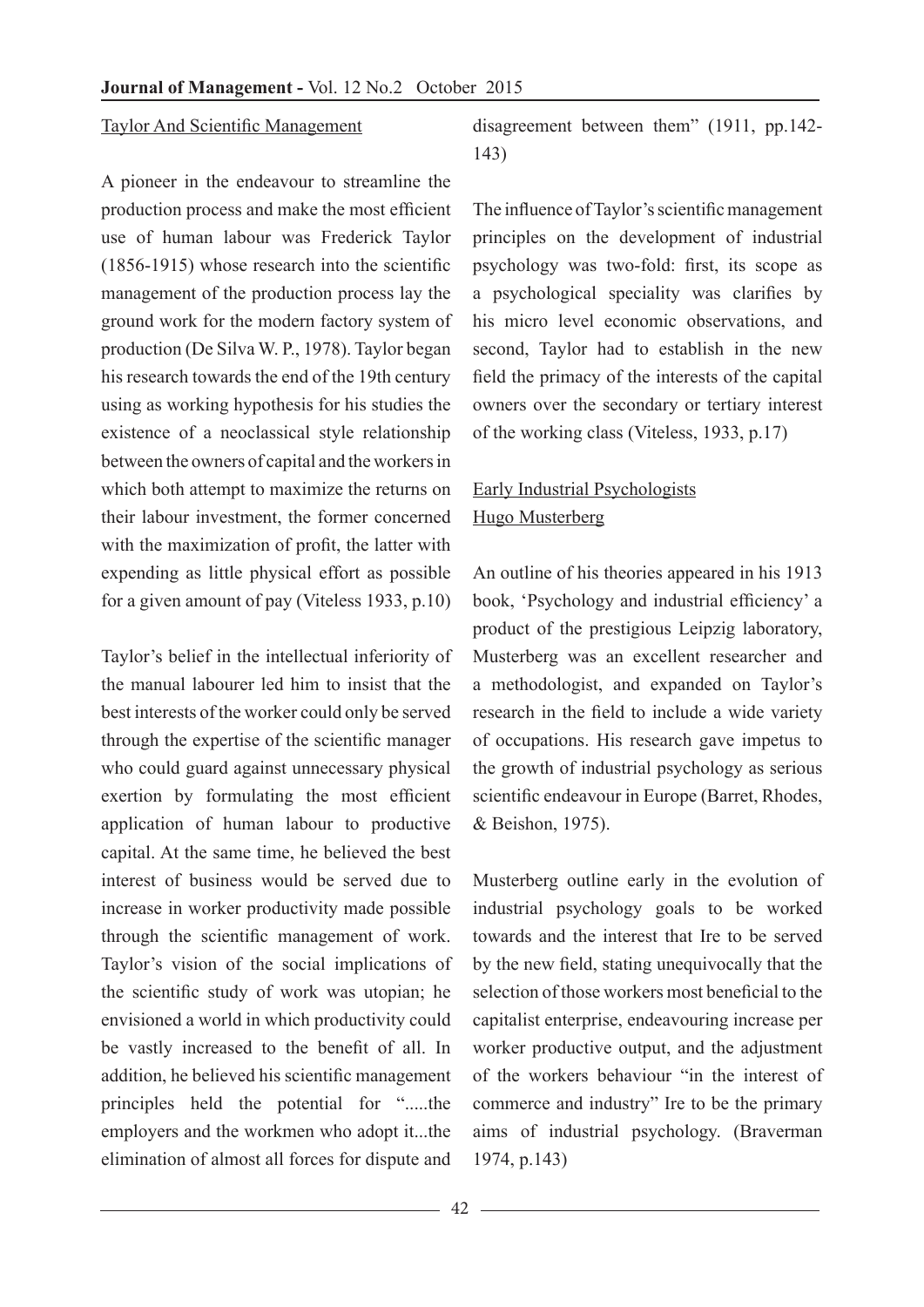### Walter Dill Scott

Industrial psychology was popularized in the United State in large parts due to the efforts of Walter Dill Scott, a psychologist and a professor of North Western University. An earlier career in advertising led to Scott's interest in the psychology of work. Although not as influential as Musterberg, Scott pioneered the first treatise on the psychological principles of increasing the quantity and quality of labour output in his 1911 book, "Influencing men in business" (Mowday, Steers, & Poter, 1982). Scott eventually became the first chair of the applied psychology at the Carnegie Institute of Technology where he continued his research his, like Musterberg, applied his finding in part towards maximising labour efficiency in the armed forces (Braverman, 1968, pp. 143-144)

### The Hawthorne Studies

What Loren Baritz (1960, p. 77) has termed "the single most important social science research project ever conducted in industry" was performed in Chicago at the Western Electric Company's Hawthorne works during the years 1924 through 1933. Researchers from such prestigious bodies as the National research council, Massachusetts Institute of Technology and Harvard business school Ire involved with a series of methodologically rigorous experiments encompassing a wide range of variable thought to influence the efficiency of human labour (Manuel). Because of the exhaustive nature of the Hawthorne experiments, and the considerable expenditure of time necessary for their completion, the results of these studies Ire regarded as an authoritative guide to the type of service to be performed by the industrial psychologist.

Bramel and Friend 1981 believes those researchers involved in the Hawthorne experiments and particularly the Elton Mayo research, Ire instrumental in perpetuating an anti-worker pro-capitalist theoretical framework for industrial psychology.

### **Alienation**

The term alienation originates from the work of Karl Marx on the effects on workers of the capitalist labour process and is Ill described in a number of studies (Adler, 2010). To Marx, alienation is a condition in which man becomes isolated and cut off from the product of his work, having given up his desire for selfexpression and control over his own fate at work. He finds that he enacts a role in which he is estranged from the kind of life of which he is capable (Fitzpatrick, 2006).

The genesis of this phenomenon can be traced to changes wrought by industrialisation, with the creation of large factories, characterised by organisational hierarchies, job specialisation and new patterns of work supervision and a shift in life focus away from the home and community to the organisation. These large factories needed an influx of considerable sums of capital for their construction, equipping them with machines and then to purchase the labour. By contrast, before the factory system work processes Ire not characterised by an extensive division of labour or coercive hierarchical authority (Manuel).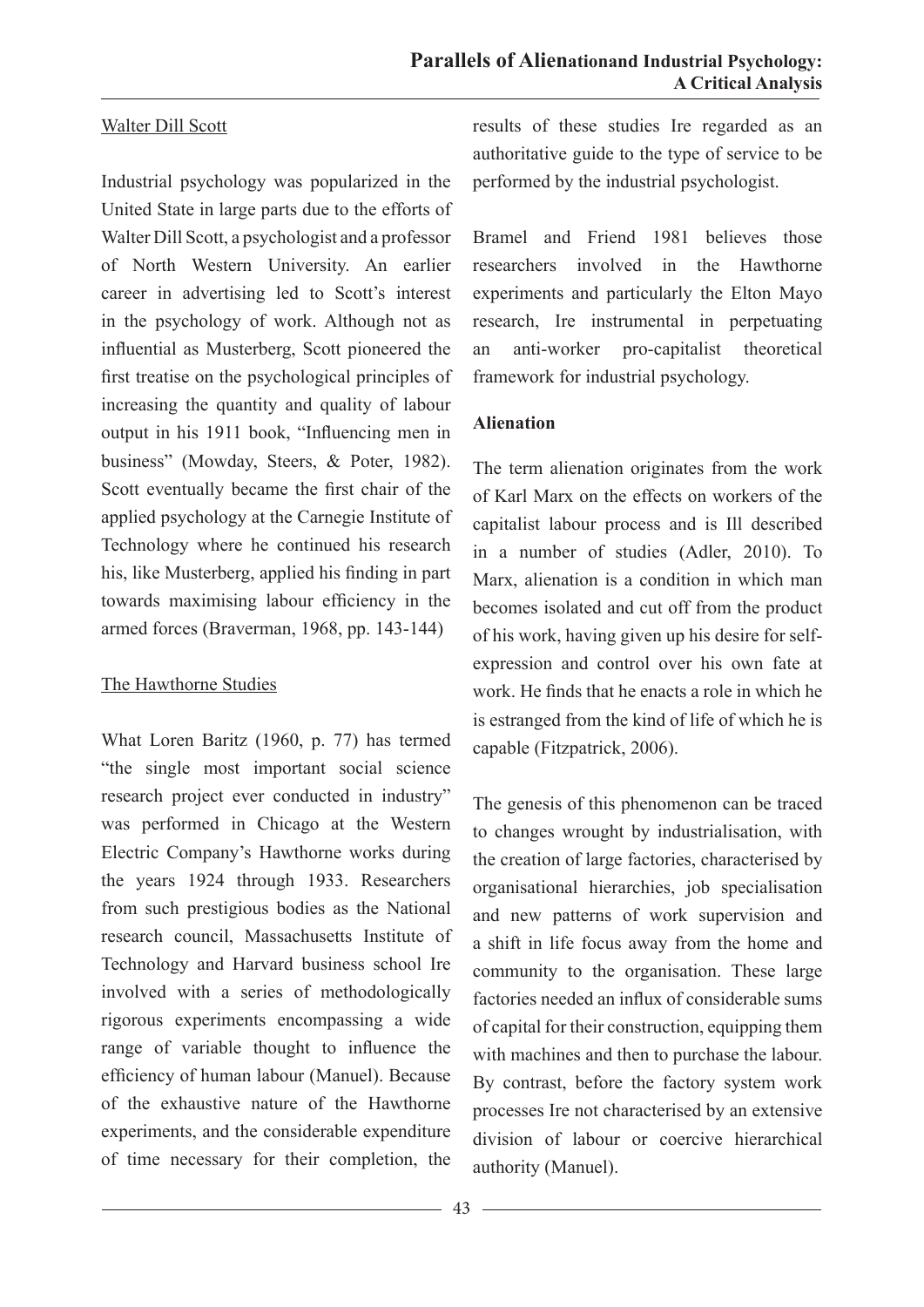The technical term for all this is known as the 'labour process'. The term labour process may sound complicated but the essential ingredients are easy to understand. It is the process through which labour power (work) is transformed into labour (product). In simple terms, workers (employees) produce a commodity that can be sold in the marketplace. It is the task of capital (employers) to so organise labour that a profit can be made. Inherent with this task is the *control* of all aspects of the process, such as holding down costs, increasing the use of machines (for example, automation and job deskilling) and organising work for efficiency. A consequence of this new form of factory work reduced the freedom and autonomy of workers to complete tasks as they saw fit. An important aspect of Marx is his concept of dialectic, the doctrine of opposites, referring to the struggle between opposing forces for control. He tried to explain history in terms of a struggle in which change takes place as a result of a dialectic: a dominant force (thesis) develops an opposition (antithesis) and a conflict ensues which is resolved by an outcome (synthesis) of what is of most value in each. Historically, for example, kings and slaves synthesised into feudalism, lords and serfs into capitalism, and now the dialectic between employers and employees. Therefore employees, for their part, seek to pursue their own interests such as job security, higher rewards, more satisfying work and attempt to counter the aims of employers, especially relating to control, by engaging in certain activities such as restricting work output and organising themselves industrially in unions and occupational, including professional, associations.

According to Hyman (1975) (Schroeder), modern industrial relations, in fact, centres on the issue of control. Marx held the view that alienation is an intrinsic part of the labour process and therefore unavoidable. This is because in selling their labour power (work) employees relinquish the right to control their own labour (product). Thus for Marx employers, not workers, have discretion over how and when work should be undertaken. This subordination of workers to their employers makes the activity of work a dehumanising and degrading experience.

To quote Marx (cited by Fox 1974: 224):

[Under capitalism] all the means for developing production are transformed into means of domination over and exploitation of the producer; that they mutilate the worker into a fragment of a human being, degrade him to become a mere appurtenance, make his work such a torment that its essential meaning is destroyed.

As a result of this destructive relationship Marx said that workers experience at least three forms of alienation:

• Alienation from the product of their labour (dispossessed of what they produce, which is owned by the capitalist)

• Alienation from oneself (only find extrinsic meaning in work and are separated from their true selves)

• Alienation from others (the unique qualities of humankind are diminished and so workers are estranged from both their own humanity and others) (Adapted from Corlett, 1988 and Deery & Plowman, 1991)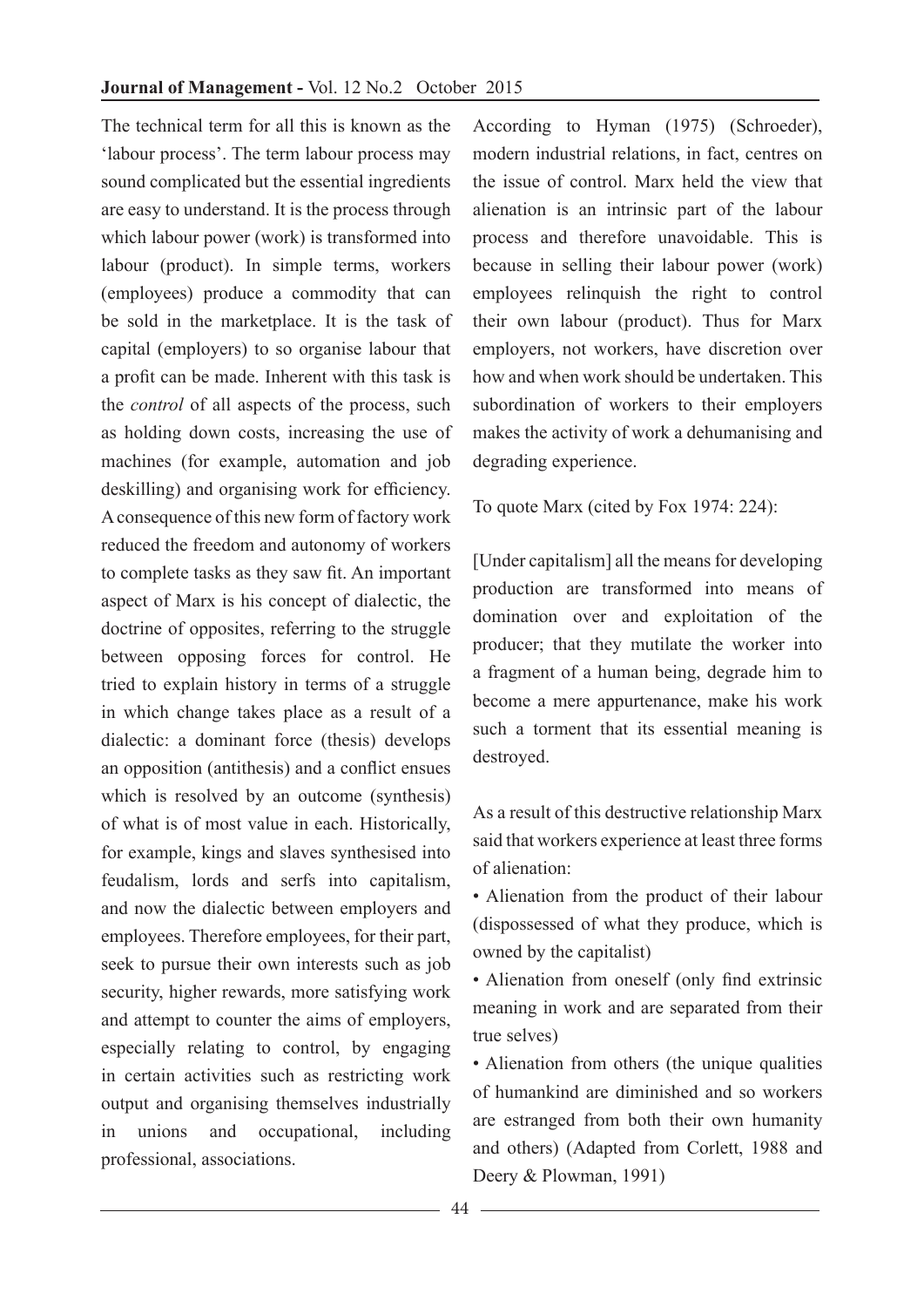Marx regarded alienation as an objective reality (i.e. imposed as an external force) under capitalism, rather than simply a subjective state of mind. Hence it matters not that people might report that they do not feel alienated, since it is an objective state of capitalism: subjectivity is not part of the analysis. People who do claim to be satisfied and fulfilled are therefore really only expressing what he termed 'false consciousness'*.*

#### **Existential Psychology and Alienation**

Existential psychology therefore provides an interesting framework for analysing the effects of work and organisations on the individual because it focuses on the estrangement from one's inner or 'true' self, thus blocking growth, self-actualisation and meaningful interpersonal relationships (Schroeder). The significant point about the existential view of alienation and work is the rupture between this inner self and the 'created' or artificial self, resulting from choice – insofar as this is possible, given capitalistic organisations – which frustrate selfrealisation.

Hence I see a range of dysfunctional psychological outcomes emerge as employees attempt to reconcile their inner and artificial selves. Among these are depersonalisation, self-estrangement and loss of personal identity (Mowday, Steers, & Poter, 1982), which in turn can have debilitating consequences for the individual. Marx himself was aware of the denial of inner self when, in the context of the labour process, he remarks that man "must subordinate his will to it" (Marx, 1976: 284). Alienation and problems in connection with the

individual's adjustment to the demands of work organisations is Ill recognised; as Hunt (1986: 21) observes in reviewing research since the 1950s, "In summary, the literature proposed that something was dramatically wrong in the individual-organisation relationship."

#### **Work Structures and Alienation**

Organisation science has been criticised for overlooking the issue of alienation, in some cases going back a number of years, "organization science ... does not adequately address the issue of organization alienation" (Frost, 1980: 502). In particular, Frost points out that the organisation "is a significant barrier that separates them [individuals] from their true natures" (1980: 501). Organisations themselves can therefore be a source of alienation. Cognition by the employee of separation from the inner self can in turn lead to a reduction in organisational attachment and a deterioration in the individual-organisation relationship.

Probably the most pervasive structure is the bureaucratic, characterised by job specialisation, authority hierarchy, merit appointment, record keeping, rules and impersonality (Iber, 1947), a cumulative effect of which is depersonalisation. Impersonal administration may be more desirable than management by whim, by separating the bureaucratic person from the office held; however, it results in the individual feeling a loss of self or personal identity, so becoming a mere cog in a dehumanising machine, an outcome also noted by Sanders (1997). The stifling effect of bureaucracies has been long known about, as Adler (1999: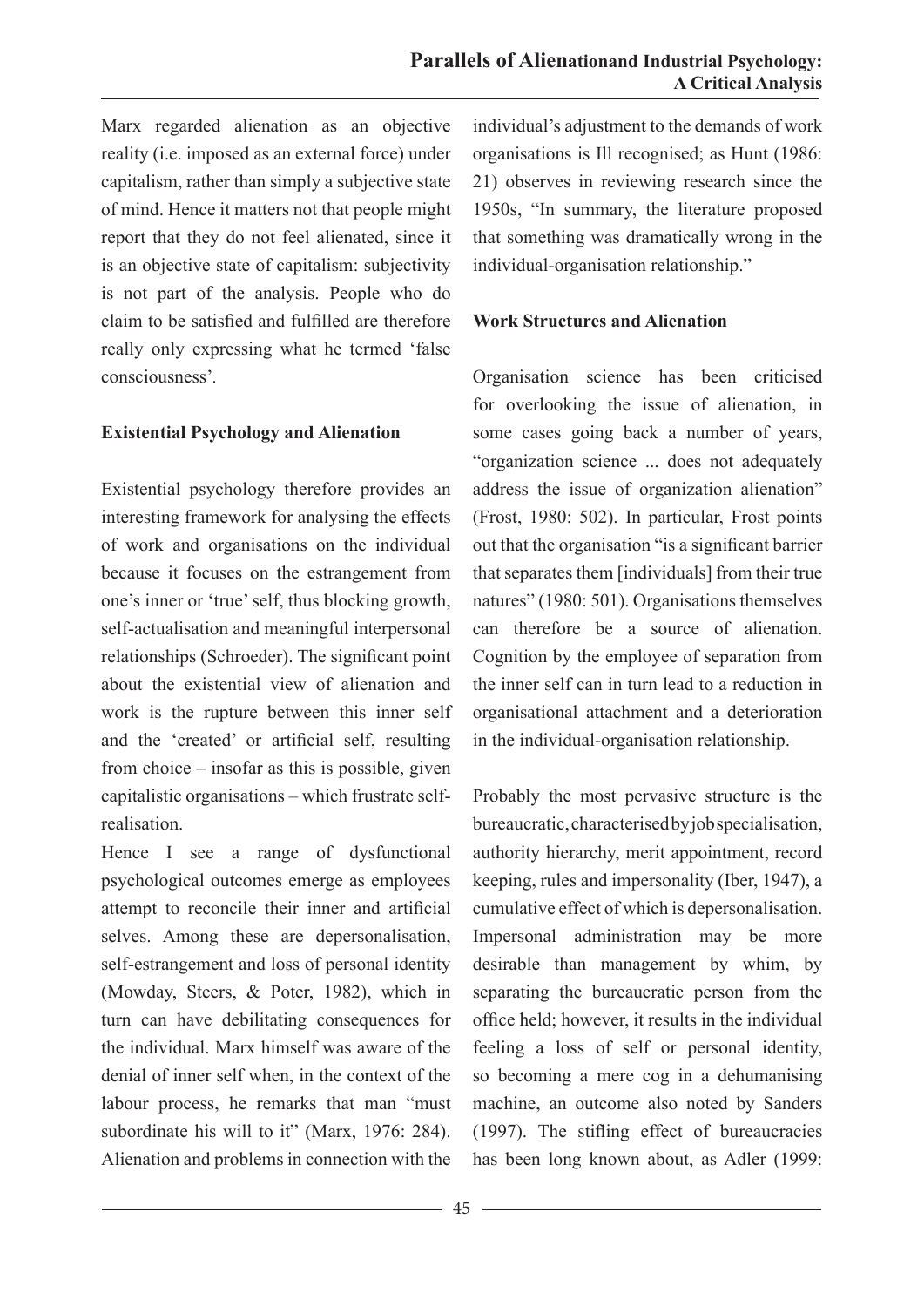36) remarks in respect of bureaucratic red tape, over-controlling bosses and apathetic employees, there is a need to "set free the creative energy of employees by attacking the bureaucratic features of the organization." (Walton & Valentin, 2014) This is not to deny that bureaucratic structures, or assembly lines for that matter, have given much to the world by way of increased efficiency and productivity; but the fact remains that a large part of scholarly research is aimed at trying to redress the malfunctions of these structures in an effort to engage employees with organisational goals and overcome their alienating effect.

#### **Management and Alienation**

Since its appearance as a concept in management theory, exemplified in the 1950s with the work of Argyris, (1957) and Merton (1957), alienation has been variously linked to, even conflated with, a range of conditions such as: satisfaction at work (Korman & Wittig-Berman 1981; Trist, 1977; Vecchio, 1980; Westley, 1979) cynicism, burnout and depersonalisation (Andersson, 1996; Lee & Ashforth, 1993; Sanders, 1997), work stress and alcohol use (Frone, 1999), powerlessness and a lack of control (Kanungo, 1992) and emotional labour (Ashforth & Humphrey, 1993). These are in turn often attributed to, for example, factors of mass production technologies (Blauner, 1964), petty tyrants (Ashforth, 1994), poor management (Flannery, 2004), oppressive work of one sort or another (Freeperson, 1991) or organisational leadership problems (Sarros, Tanewski, Winter & Santora, 2002). To focus on managers as a cause may be misleading, however, since they

are in fact the agents of capitalist principals. Both Marx and agency theory (Eisenhardt, 1989) would regard managers as akin to puppets, merely carrying out the wishes of the owners. As such, managers and even professionals can experience alienation as do other workers (Greene, 1978; Korman & Wittig-Berman, 1981; Lee & Ashforth, 1993; Hunt, 1986).

It seems, therefore, that a key to unravelling the problem of organisational alienation lies in understanding the intrinsic relationship between the authentic or inner self and the nature of the labour process itself. Attempts to redesign work appear to have only met with partial success. Efforts to increase autonomy, participation and involvement in decisions, self managing teams and efforts generally to enrich jobs, have all been tried but with mixed outcomes. Programs such as the quality of work life movement of the 1970s and present strategies involved with high-performance work systems reveal conflicting evidence of their efficacy, see for example Claydon and Doyle (1996), Mullins (2005). A crucial issue is that of control – are these efforts really aimed at giving workers more control over their work situation, or are they best described as pseudo arrangements? A continuing issue stems from the fact that managers, especially at loIr levels, are often unwilling to relinquish control over subordinates. Hellriegel and Slocum (1978) report on a number of less obvious methods of control, including budgets, structure, policies, recruitment, training, reward/punishment systems and technology including computers.

Selection and training together with efforts to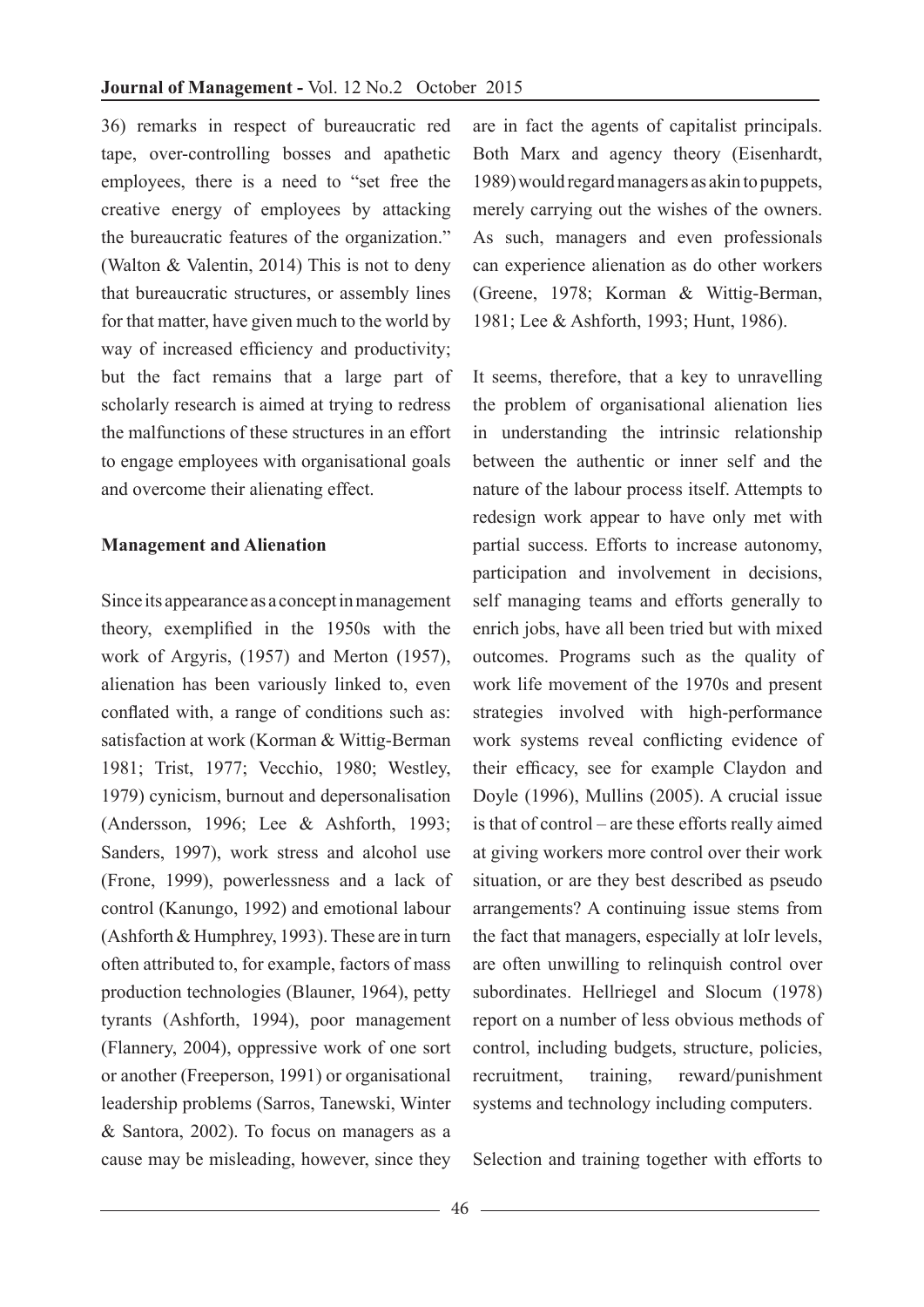secure high commitment and culture change stand out as prime candidates. They can be best described as covert mechanisms of control. Rather than overt methods such as autocratic supervision and bureaucratic structures, they operate psychologically to convince individuals that their inner self is aligned with their work self. This is attempted at three levels: firstly by only selecting persons who appear to be compatible with the organisation, its goals, structural arrangements and methods of operating.

Secondly by exposing new appointees to a training regime that inculcates them with the organisation's philosophies and beliefs. More subtle, however, is the third level, which embraces culture change for high commitment. Here, strategies are directed to the construction or reconstruction of individuals so that they will commit to the organisation, that is to say, accept organisational values as their own and who define themselves in terms of the changing requirements of the organisation (Salaman, 2001: 193).

Organisational commitment refers to an employee's emotional attachment to, identification with and involvement in, a particular organisation (Mowday, Porter and Steers (1982). As such it is generally considered to represent an individual's attitude towards the organisation, which influences workplace behaviours such as turnover and performance in that highly committed employees are less likely to leave, will support organisational goals and work harder (Mowday et al, 1982; Brown, 1996; Matthew & Zajac, 1990). As Legge (1995: 179)

observes from the literature on commitment, "it is assumed that the intention is to develop a strong, unitary, corporate culture, whereby organisational members share a commitment to values, beliefs, taken-for-granted assumptions that direct or reinforce behavimys considered conducive to organisational success."

Building on this, the normative literature holds that the behavioural component of commitment as an attitude is linked to better performance and one way of achieving this is by way of culture management. Legge (1995) regards this as a shift from one of forced compliance to one of commitment, in the sense that employees identifying with the organisation's goals and so to organisational success. The way this is achieved is through influencing organisational culture.

There is, however, some debate between the managerial and social science views of culture (see Salaman, 2001; Buchanan & Huczynski, 2004). Where the managerial view holds that culture is something that organisations *have* and so has an objective reality that managers can create and use; the social science view is that culture is merely a subjective reality and just *is,* meaning that, although it can be studied, the notion that it can be managed or manipulated is rejected. At the same time, however, the latter view does not completely deny that leaders may have some influence, since they are also involved in interactions which help shape the organisation's culture. Having said this, there is little doubt that organisations exert considerable effort to influence, manage and change culture aimed at increasing organisational performance.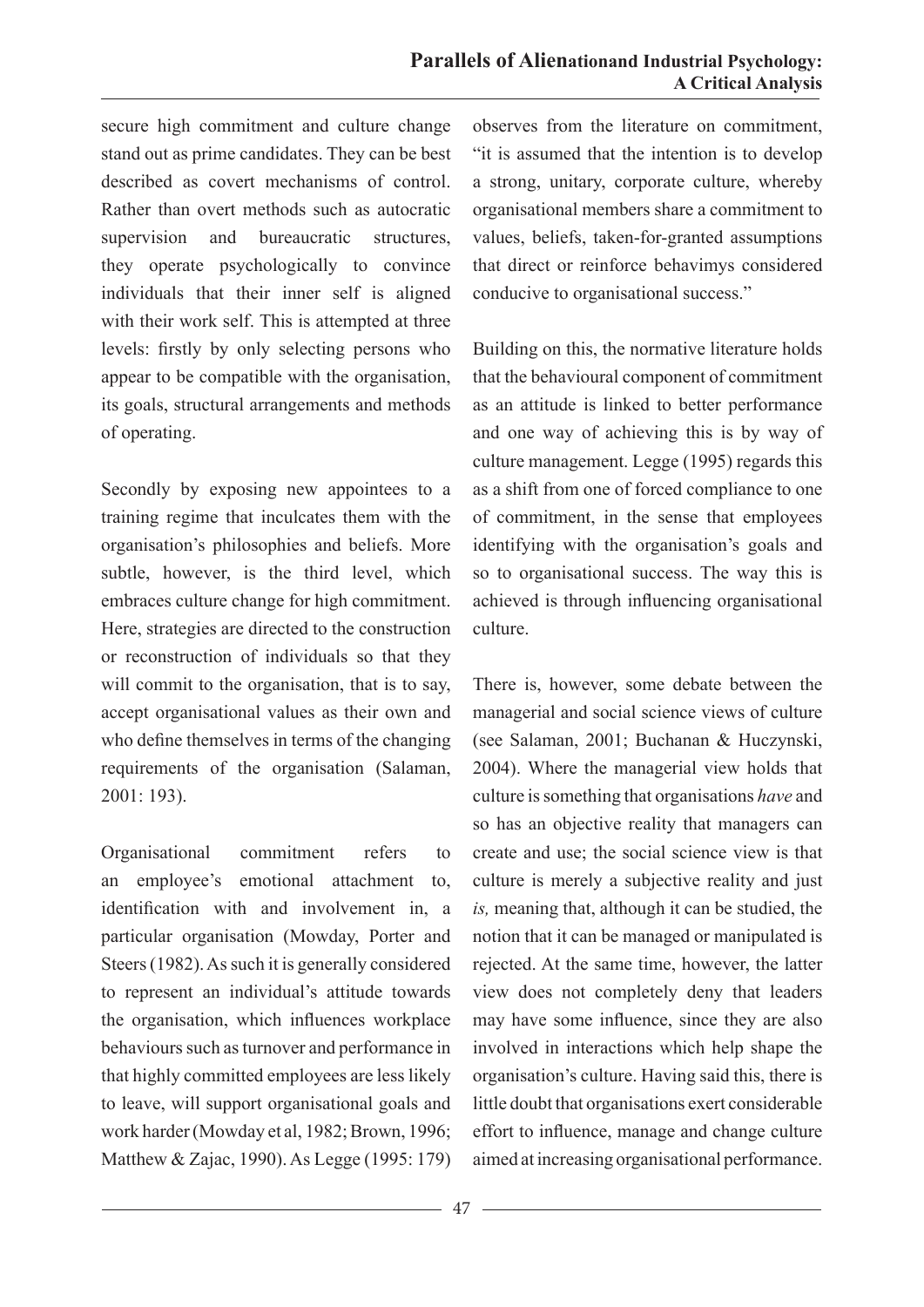In so doing, it is argued that in essence the aim is to create a perception for the individual of an alignment between the inner and organisational self.

The fact that these efforts are at best only partially successful (Legge, 1995; Salaman, 2001; Guest, 1990; Wood, 1989) bears out the point that, even if it is possible to influence culture, there are extreme difficulties in achieving the alignment mentioned. Extensive management research in areas of commitment, control and culture has therefore only met with limited success in terms of dealing with alienation. Indeed, Noon and Blyton (2002: 236) speak of various ways employees survive alienation: making out (their informal regulation of work), fiddling, joking, sabotage and escaping.

## **Human Resource Management and Alienation**

The factors outlined above fit snugly with the thrust of human resource management (HRM) models over the past twenty years, (Beer et al, 1984: Fombrun, et al, 1984; Guest. 1989), which emphasise, *inter alia,* outcomes of commitment, performance and strategic integration. These models represented a new approach to managing employees and the term HRM gradually replaced that of personnel management. There followed debate as to the meaning of HRM, which has persisted over the years due to inherent ambiguities and contradictions (Storey, 2001: 5). This debate focussed on whether HRM should be seen as a system designed to develop employees (the 'soft' version) or, alternatively, to ensure full

utilisation of employees (the 'hard' version) (Keenoy, 1990; Storey, 1992). Given the psychological consequences of alienation already described, particularly revolving around self-alienation, a major question is whether HRM can really satisfy the needs of both the organisation and individual employees. Under the HRM model outcomes are equally beneficial for the organisation and all individual employees.

Within the present context HRM is also of interest due to its unitarist perspective and emphasis upon a culture of commitment. Under unitarism, conflict is de-emphasised (Storey, 18 1992) to the point where it is attributed either to troublemakers or unwanted third parties interfering with the employer-employee relationship. Within the unitarist HRM model genuine conflict is not possible because there is a conjunction of interests between employer and employee. The other significant characteristic of the unitarist HRM model is the strategic link between top management and practising HR managers. Here, HRM with its emphasis on a culture of commitment is the vehicle for achieving management's goals, so that there is little scope for HR managers to represent the needs of workers. Indeed, in most cases day-today HR functions are delegated to line managers, releasing HR managers to concentrate on strategy (Purcell, 2001).

Notionally, at least, HRM with its unitarist underpinnings could have provided a solution to problems of organisational alienation and estrangement. It idealistically saw the natural state of employer-employee relations as one of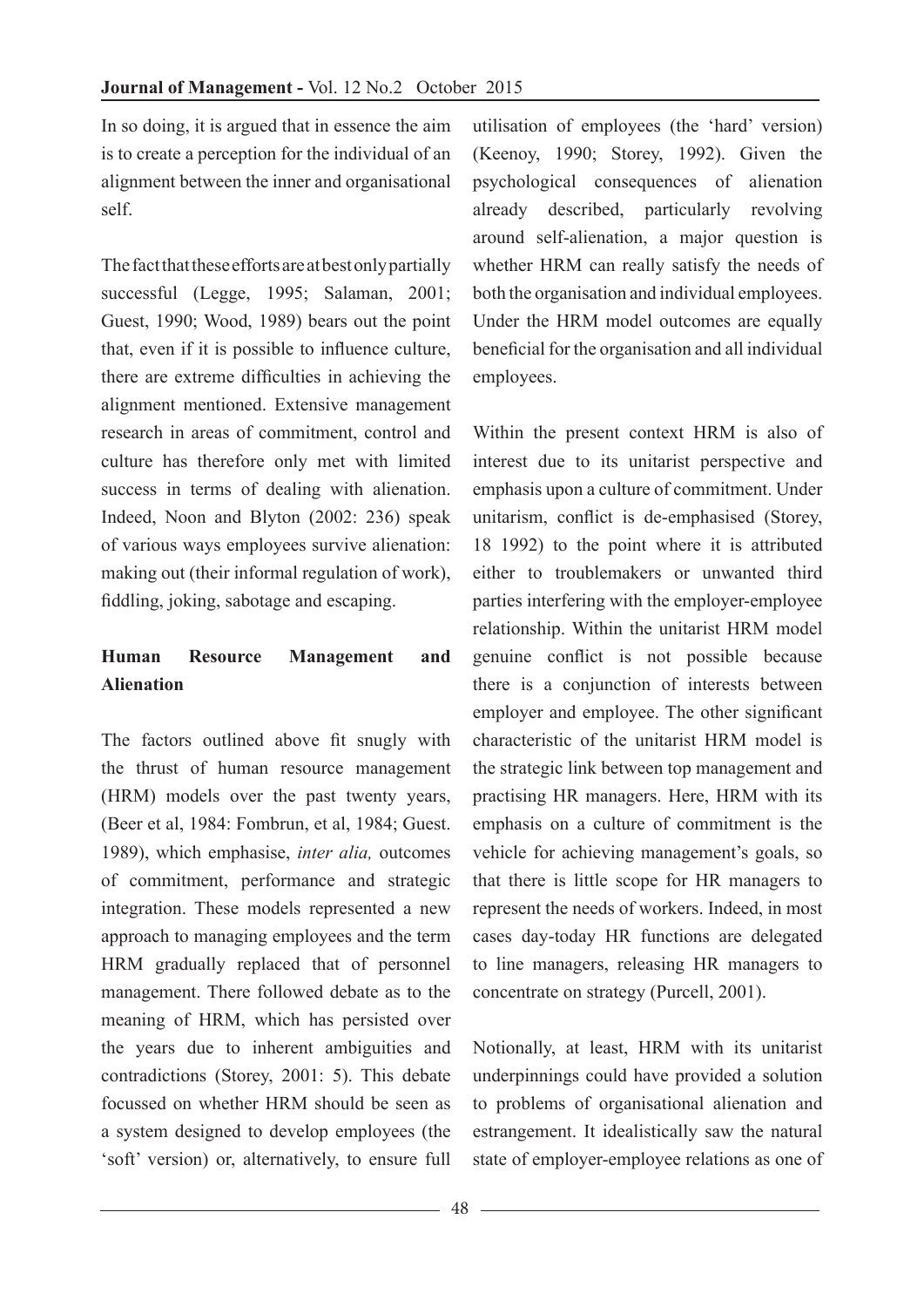agreement in which there was a confluence of interests. Clearly, this would have represented a return to situations in which employees no longer suffered feelings of isolation and could experience self-expression and control over their work. However, the claims of HRM proponents that it can engineer such outcomes, together with its flawed unitarist assumptions, have been questioned and criticised for a number of years (Guest & Hoque, 1994; Legge, 1995; Guest, 1999; Sisson, 2001; Storey, 2001). Legge (2001), for example, examines the evidence that culture management can deliver the double benefits of commitment and high performance, but finds that there are serious doubts about the validity of research that purports to demonstrate such a linkage. In particular she notes the lack of longitudinal data that might support the HRM-performance linkage. Guest (2001: 111) observes that, "One of the important and persistent findings from research is the low adoption of 'high commitment' or progressive human resource practices" and in doing so casts doubt on the efficacy of HRM. The questions raised earlier about the problematic issue of whether it is possible to change organisational culture – taking the managerial view - remain unanswered. A further matter concerns the much lauded swing away from collectivism to individualism under HRM (Purcell, 1987; Storey & Bacon, 1993). Whilst this shift might suit employers for a variety of reasons such as de-unionisation and the striking of individual agreements, contrary to the rhetoric it arguably serves only to reinforce the manager's power and control; it hardly fits with notions of joint consultation and stimulating identification with organisational culture.

Two approaches that may offer a solution to the problems of alienation, can be found in remnants of past practices but which have not been fully exploited. Firstly, HRM may be contrasted with the tenets of personnel management, which it is considered to have replaced.

Where, formerly, personnel management recognised pluralist values and goals, and saw negotiation as a method of resolving conflict, HRM's unitarist position regards conflict as an aberration from the norm. In practice, personnel managers Ire able to use their negotiating skills in resolving problems between line managers and employees. As such, workers regarded them as an in-house 'umpire' who would treat their complaints both fairly and dispassionately. The old pluralist-based personnel management is therefore an approach that could be employed to recognise the individual's inner or 'true' self. Taken beyond the need to resolve conflict in the workplace, HRM could also tailor work to the individual. This is, of course, a return to one of the central themes of ergonomics, but this time around could be specifically directed to matching work to the true inner self.

Secondly, and following on from this point, more could be done to vocationally match individuals to work, Although directive vocational guidance has been discarded in favour of individual choices in selecting work, such an approach makes enormous assumptions about the ability of potential employees to make meaningful decisions. This means going beyond merely assessing skills and aptitudes, to investigating the underlying psychological makeup of the inner or 'true' self. The present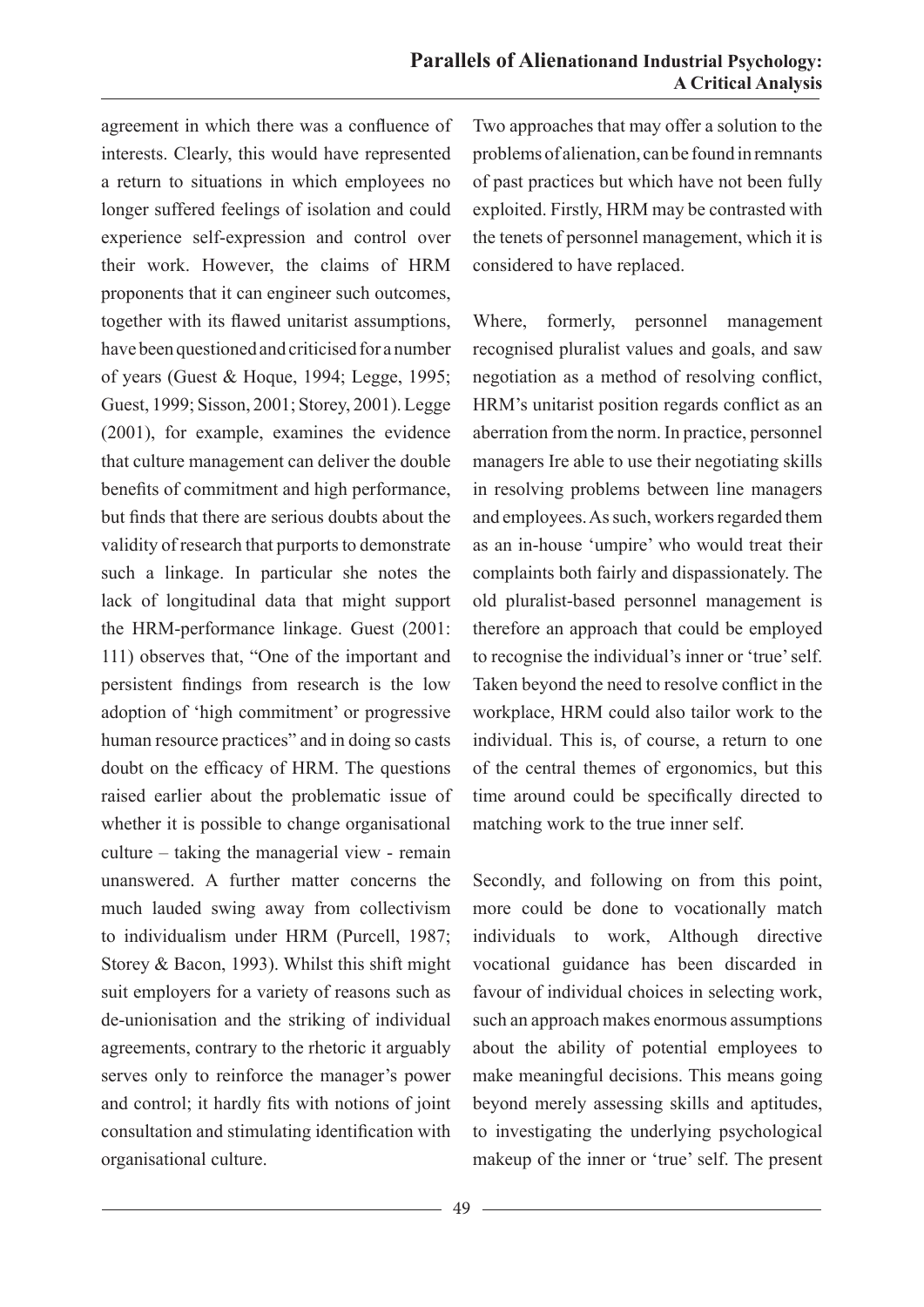focus on job 'interests' rather than job 'fit' may Ill

need to be modified. This in turn demands additional work in the area of personality testing and employment selection which, as already implied, appears to stop at assessing skills and abilities.

### **Conclusion**

Industrial Psychology and Counselling is just an ideological artefact. It is merely an ideology in the classical Marxist sense and is a historically essential development of late Capitalism.

It has been argued in this paper that worker alienation is a much-neglected issue, particularly in respect of the effect it has on producing feelings of powerlessness, isolation and loss of self-identity. The importance of these feelings to Ill-being at work can be traced to Marx and existential psychology, the central feature of which is estrangement from one's inner or true self. Various management ploys, intended to provide long-term solutions, have largely been unsuccessful. The HRM model appeared at first to provide some hope of alleviating the symptoms. However, rather than helping to overcome these feelings,

HRM and counselling seems to exacerbate the problem by leaving social needs unmet through its emphasis on individualism and making unitary assumptions about the goals and interests of employers and workers. This seems particularly at odds in pluralistic societies and the current emphasis in management circles on diversity.

HRM, Industrial Psychology and Counselling is flawed because it cannot deal with alienation. It attempts to subvert workers from their inner or true selves by overt or covert means, particularly through seeking to establish a culture of commitment. But the classic problems of alienation refuse to go away because the nature of the employer – employee relationship is such that no amount of benign HRM can fundamentally alter. This is not to deny that HRM seeks to achieve outcomes that would bring with it individual Ill-being, organisational effectiveness and societal Ill-being (Beer et al 1984). However, the point remains that the unitarist HRM model has serious shortcomings in helping to overcome feelings of alienation; indeed, it appears probable that feelings of alienation may be exacerbated due to the dysfunctional consequences of Industrial Psychology and Counselling.

A more productive approach to dealing with alienation appears to be to invest more in selection processes that emphasise matching work to the inner or 'true' self and by fitting the work to the psychological makeup and personalities of job applicants.

### **References**

- Adikaram, A. S. (2008). *Labour Law and Relations: A human resource management approach.* Sri Lanka: Stamford Lake.
- Adler, P. S. (2010). Marxist Philosophy and organizational studies: Marxist contributions to the understanding of some important organizational forms. In *Research in the Sociology for Organisations.*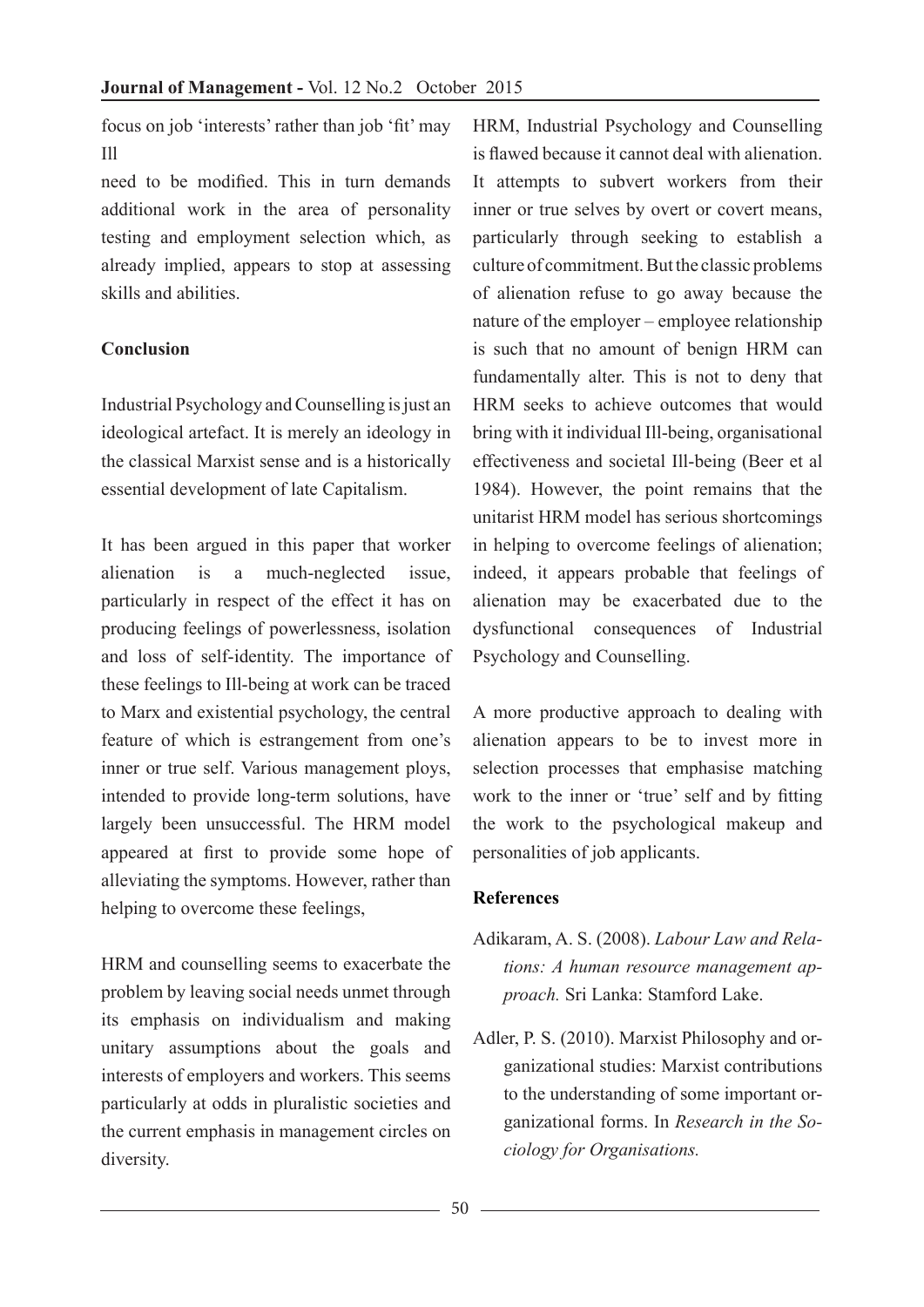- Armstrong, M. (2012). *Armstrong's Handbook of Human Resource Management Practice.* London, Philadelphia and New Delhi: Kogan Page Ltd.
- Barret, B., Rhodes, E., & Beishon, J. (1975). *Industrial Relations and the Wider Society.* London: Collier Macmillan London Ltd.
- Carrell, M. R., & Heavrin, C. (1991). *Collective Bargaining and Labour Relations.* New York: Macmillan Publishing Company.
- De Silva, S. (1996). *Collective Bargaining Negitiations.* International Labour Organization.
- De Silva, S. (2004). *The transformation of labour law and relations.* Sri Lanka: Stamford Lake.
- De Silva, W. P. (1978). *Industrial Conflict.* Colombo: Lake House Investments Ltd.
- Dhammika, K. A., Ahmed, F. B., & Sam, T. L. Managerial Perception about Unionization and its effect in Sri Lankan Public Sector Organizations.
- Edralin, D. M. (1999). Collective bargaining process and its outcomes. *CBE Working Paper Series* .
- Fitzpatrick, K. D. (2006). Effective Grievance Handling. *Labor Management Conference.* Georgia.
- Gamage, P. N. (n.d.). Mutiplicity of Trade Unions in Sri Lanka: Challenges and Issues in Sri Lankan Perspective.
- Gamage, P. N., & Hewagama, G. V. (2007). An Empirical Study of Grievance Settlement and Labour Management Relationship in Apparel Industry of Sri Lanka. *Kelaniya Journal of Human Resource Management , 2* (2), 170-186.
- Gamage, P. N., & Hewagama, G. V. (2008). An empirical study of Grievance Settlement and Labour Relationship in Apparel Industry of Sri Lanka. *4th International Conference on Management.* Gain Jyothi Institute of Management & Technology, Panjab Technical University Chandigar, India.
- Gamage, P. N., & Hewagama, G. V. (2011). Union leadership and Member Attitudes in determining Union Participation: Evidence from Public Sector of Sri Lanka. *International Research Conference on Management & Finance.* University of Colombo.
- Kearney, R. N. (1971). *Trade Unions and Politics in Ceylon.* California: The Regents of the University of California.
- Kim, J.-W., & Rowley, C. (2011). Commitment to company and labour union: empirical evidence from South Korea. *The International Journal of Human Resource Management* , 673-692.
- Lee, J. (2007). Company and union commitment: evidence from an adversarial industrial relations climate at a Korean auto plant. *The International Journal of Human Resource Management* , 1463-1480.
- Manuel, A. L. *The Concept of Alienation in Marx.* College of Public Administration, University of Philippines.